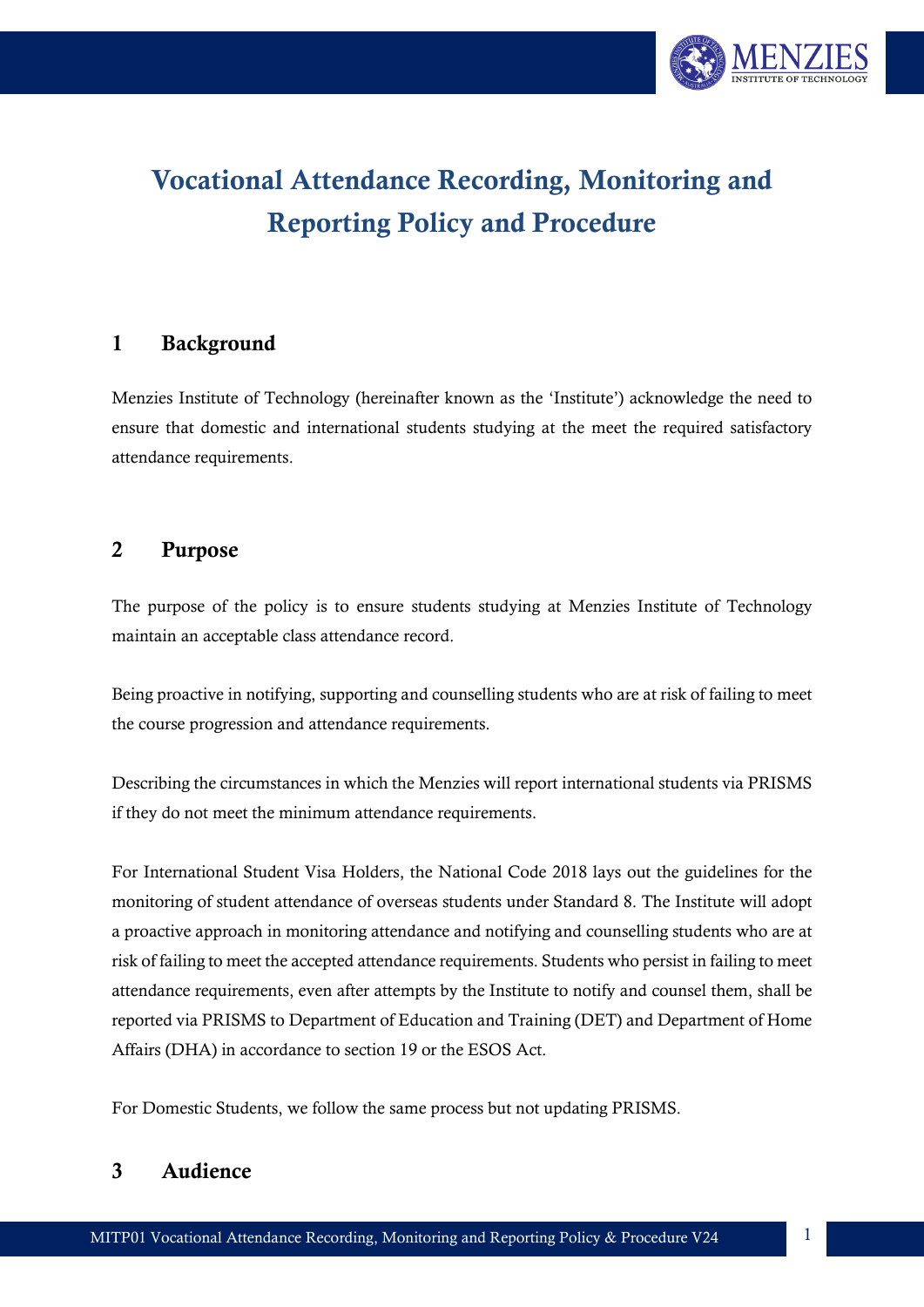

This policy applies to all vocational students of the Institute.

#### 4 Definitions

For the purposes of this policy, the following terms are defined:

Domestic Student: refers to a student who is an Australian citizen (including Australian citizens with dual citizenship), or a student who is a New Zealand citizen or a student who has Permanent Resident Status (holders of all categories of permanent resident visas, including Humanitarian Visas).

International Student: refers to a student, required to hold a student visa for study in Australia.

Study period: Institute has rolling intake, so study period is for six months from the start date of the course.

PRISMS: refers to the Provider Registration and International Students Management System

DET: refers to the Commonwealth's Department of Education and Training

DHA: Refers to the Department of Home Affairs.

#### 5 Policy

- 5.1.The Institute systematically monitors its vocational students' compliance with student visa conditions relating to attendance requirements.
- 5.2.The Institute will be proactive in notifying and counselling vocational students who are at risk of failing to meet attendance requirements.
- 5.3.The Institute will report vocational students, under the relevant legislation, who have breached the attendance requirements.
- 5.4.International students must meet requirements for achieving satisfactory attendance, which at a minimum, requires international students to attend at least 80% percent of the scheduled course contact hours.
- 5.5.Domestic students must also meet requirements for achieving satisfactory attendance of at least 80% percent of scheduled course contact hours.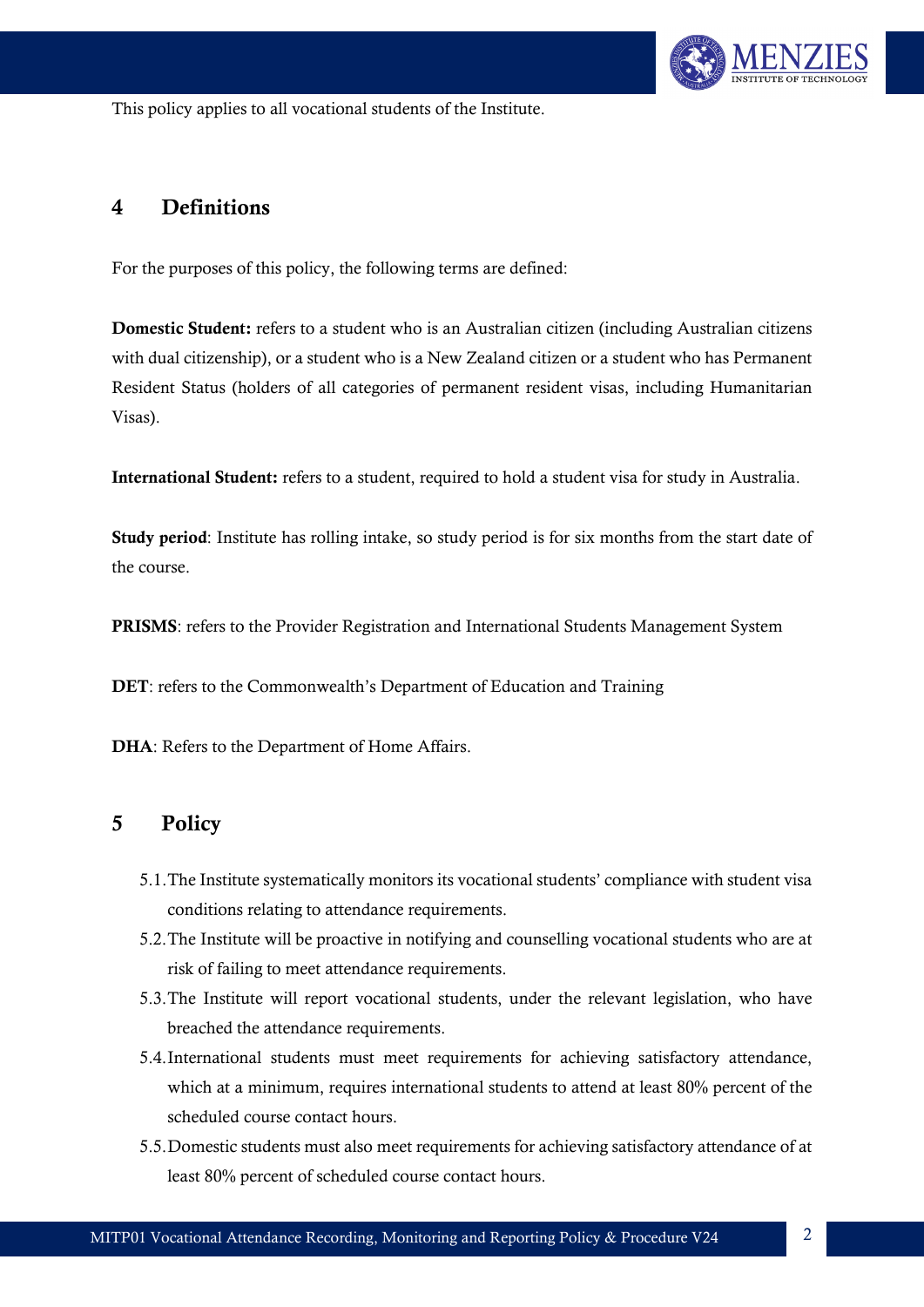

# 6 Procedures

## 6.1 Recording Attendance

| Procedure                                                                                                                                                                                                                                                          | <b>Responsibility</b>              |
|--------------------------------------------------------------------------------------------------------------------------------------------------------------------------------------------------------------------------------------------------------------------|------------------------------------|
| Trainers/Assessors to print the attendance roll sent by Admin/IT                                                                                                                                                                                                   | Trainers/Assessors<br>and Admin/IT |
| Students are required to sign in when they attend class at the start of the day<br>and sign out when leaving class at the end of the day with a correct time<br>stamp.                                                                                             | Trainers/Assessors                 |
| Trainers/Assessors to oversee that this has been done. If a student has left the<br>class without signing out, a note is to be written by the Trainer/Assessor on<br>the sign in and out sheet and the student's attendance is recorded as 0 hours<br>for the day. |                                    |

#### 6.2 Monitoring Attendance

| Procedure                                                                           | Responsibility     |
|-------------------------------------------------------------------------------------|--------------------|
| By the end of each week, trainer/assessor is to date and sign the completed         | Trainers/Assessors |
| Class Attendance Roll. Submit to the Student Admin/IT                               | Admin/IT           |
| Admin/IT enter attendance information on Wisenet.                                   | Admin/IT           |
| Scan the attendance roll and attached relevant course offer on Wisenet.             |                    |
|                                                                                     |                    |
| Students who were absent to classes due to medical or health reasons must           | Student            |
| submit a valid medical certificate along with the MFS13 Submission of               |                    |
| <i>Documentation Form.</i> Medical certificates must be submitted within 2 weeks of |                    |
| the absent days. The duration of a medical certificate cannot be longer than 2      |                    |
| weeks and medical certificates cannot be submitted for more than 2 consecutive      |                    |
| weeks.                                                                              |                    |
| Review medical certificates and if deemed to be fraudulent, report the matter to    | Student<br>support |
| Compliance Manager.                                                                 | Officer / Admin/IT |
|                                                                                     |                    |
| Review fraudulent document and follow disciplinary action in accordance to          | Compliance Manager |
| <b>MITP04 Student Code of Conduct.</b>                                              |                    |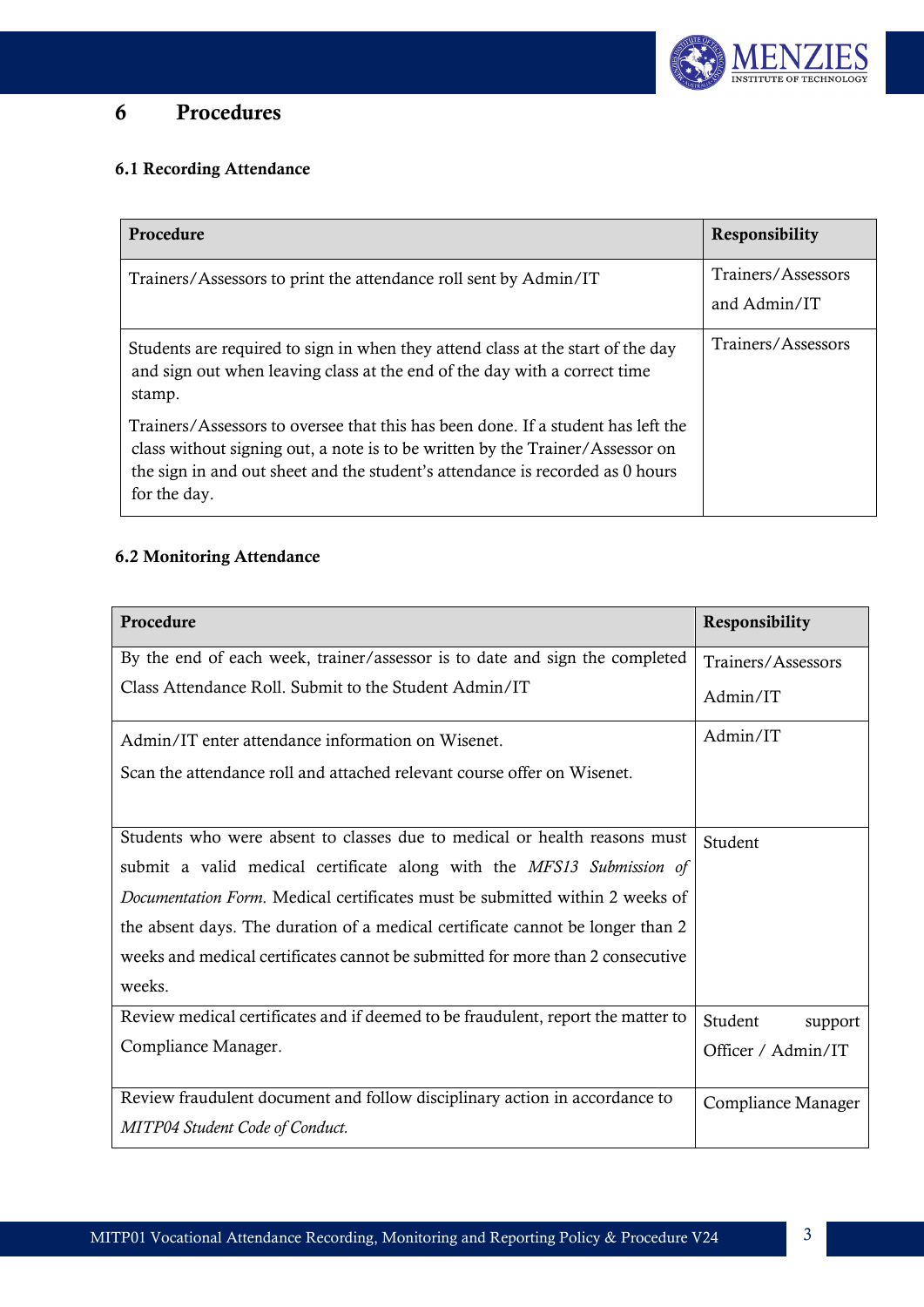

## 6.3 Reporting Unsatisfactory Attendance - International Student Visa Holders

| Procedure                                                                                       | Responsibility     |  |
|-------------------------------------------------------------------------------------------------|--------------------|--|
| Email students who are at risk of falling below 80% attendance rate based on                    | Student<br>support |  |
| Wisenet report by the end of each month.                                                        | officer/IT         |  |
| Counsel and intervene students as required for improvements to attendance                       | Compliance Manager |  |
| In the meeting with student, Compliance Manager will discuss student                            |                    |  |
| attendance and course progress including how many units completed.                              |                    |  |
| Based on the progress of the student, Compliance Manager may propose the                        |                    |  |
| following options:                                                                              |                    |  |
| Ask to attain catchup classes                                                                   |                    |  |
| Submit all the remaining assessment by deadline                                                 |                    |  |
| Provide additional trainer/assessor support                                                     |                    |  |
| Refer other counselling support as required                                                     |                    |  |
| Compliance Manager will complete the Intervention Strategy Form and collect                     |                    |  |
| the student signature.                                                                          |                    |  |
| Prepare a list of students from all classes who have a current attendance rate of               | Student<br>support |  |
| below 80% or have missed 5 consecutive days of classes and report to the                        | officer            |  |
| Compliance Manager by the end of each month.                                                    | Compliance Manager |  |
| Review the student list and generate the First Warning Letter on                                | <b>IT</b>          |  |
| Unsatisfactory Attendance. Update the information on Wisenet.                                   | Compliance Manager |  |
| Arrange a meeting with student and discuss the intervention options and                         |                    |  |
| complete the Intervention Strategy Form.                                                        |                    |  |
| If the student does not respond to the first warning and will not be able to                    | Student<br>support |  |
| achieve 80% attendance by the end of the study period, then inform all the                      | officer            |  |
| student information to Compliance Manager.                                                      |                    |  |
| Review the student list and send notice of intention to report to the relevant<br>IT/Compliance |                    |  |
| students including the expiry date for appeal process.                                          | Manager            |  |
| If student wishes appeal and completed the relevant documents by the expiry                     | Compliance Manager |  |
| date then Compliance Manager will Follow the MITP07 Complaints and                              |                    |  |
| Appeals Policy and Procedure for outcome.                                                       |                    |  |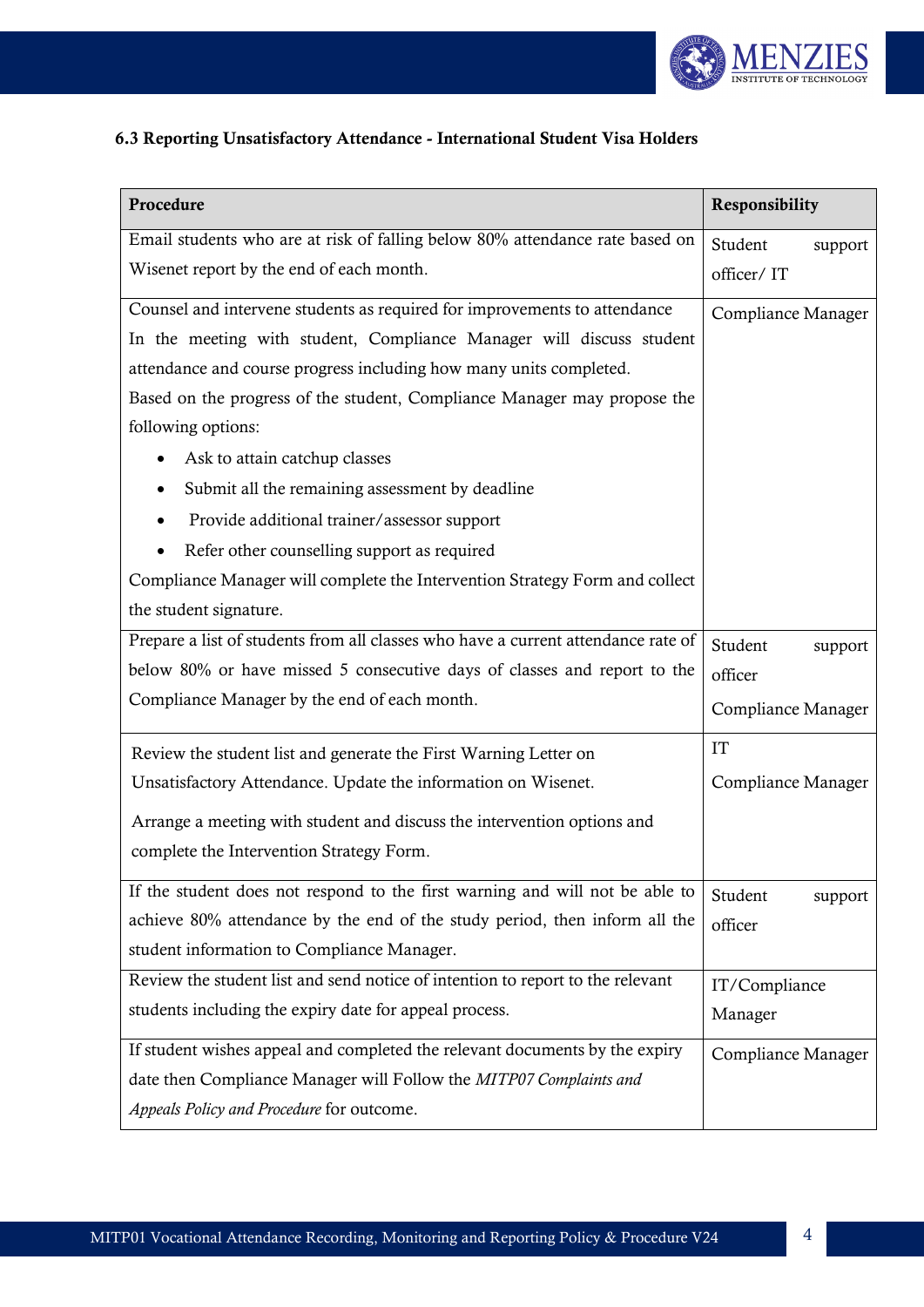

| Procedure                                                                                       | <b>Responsibility</b>      |  |
|-------------------------------------------------------------------------------------------------|----------------------------|--|
| If student has not appealed by the expiry date or chosen not to access the                      | Student<br><b>Services</b> |  |
| external complaints and appeals process or withdraws from the internal or<br>Manager/Administra |                            |  |
| external appeals processes by notifying Menzies in writing, begin process for                   | tion                       |  |
| reporting and cancellation of student's enrolment as per MITP08 Deferral,                       |                            |  |
| Suspension and Cancellation Policy and Procedure.                                               |                            |  |
| Reporting of student's breach of visa conditions via PRISMS – after 20                          | Student<br>Support         |  |
| working days after letter of intention to report; and after any appeal                          | Officer                    |  |
| process has been exercised and exhausted                                                        |                            |  |

#### 6.4 Reporting Unsatisfactory Attendance - Domestic Students

| Procedure                                                                                                           | Responsibility            |  |
|---------------------------------------------------------------------------------------------------------------------|---------------------------|--|
| Email students who are at risk of falling below 80% attendance rate based on                                        | Student<br>support        |  |
| Wisenet report by the end of each month.                                                                            | officer/IT                |  |
| Counsel and intervene students as required for improvements to attendance                                           | Compliance Manager        |  |
| In the meeting with student, Compliance Manager will discuss student                                                |                           |  |
| attendance and course progress including how many units completed.                                                  |                           |  |
| Based on the progress of the student, Compliance Manager may propose the                                            |                           |  |
| following options:                                                                                                  |                           |  |
| Ask to attain catchup classes                                                                                       |                           |  |
| Submit all the remaining assessment by deadline<br>$\bullet$                                                        |                           |  |
| Provide additional trainer/assessor support                                                                         |                           |  |
| Refer other counselling support as required                                                                         |                           |  |
| Compliance Manager will complete the Intervention Strategy Form and collect                                         |                           |  |
| the student signature.                                                                                              |                           |  |
| Prepare a list of students from all classes who have a current attendance rate of                                   | Student<br>support        |  |
| below 80% or have missed 5 consecutive days of classes and report to the                                            | officer                   |  |
| Compliance Manager by the end of each month.                                                                        | Compliance Manager        |  |
| Review the student list and generate the First Warning Letter on                                                    | <b>IT</b>                 |  |
| Unsatisfactory Attendance. Update the information on Wisenet.                                                       | <b>Compliance Manager</b> |  |
| Arrange a meeting with student and discuss the intervention options and<br>complete the Intervention Strategy Form. |                           |  |
|                                                                                                                     |                           |  |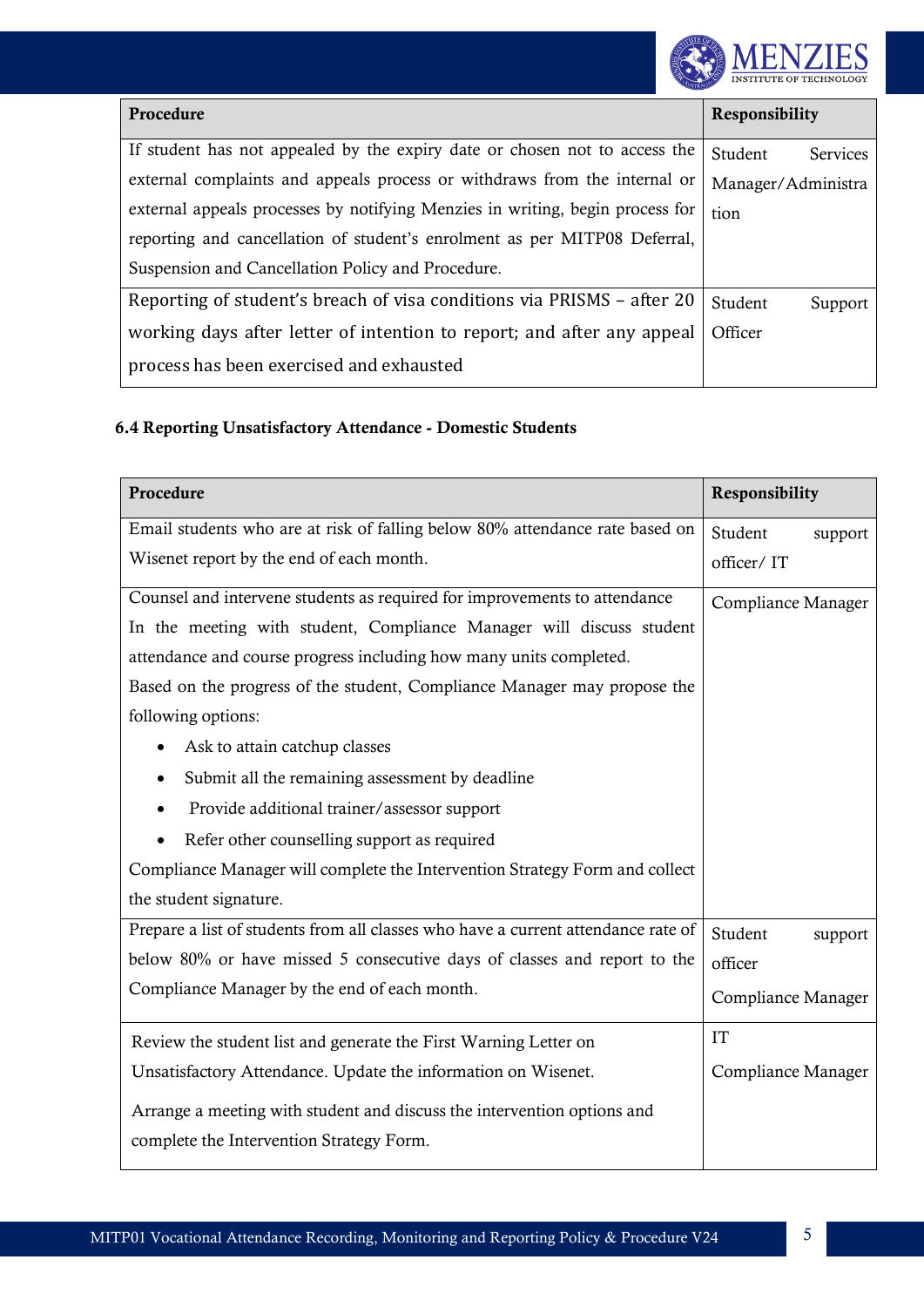

| Procedure                                                                      | <b>Responsibility</b>      |  |
|--------------------------------------------------------------------------------|----------------------------|--|
| If the student does not respond to the first warning and will not be able to   | Student<br>support         |  |
| achieve 80% attendance by the end of the study period, then inform all the     | officer                    |  |
| student information to Compliance Manager.                                     |                            |  |
| Review the student list and send notice of intention to report to the relevant | IT/Compliance              |  |
| students including the expiry date for appeal process.                         | Manager                    |  |
| If student wishes appeal and completed the relevant documents by the expiry    | Compliance Manager         |  |
| date then Compliance Manager will Follow the MITP07 Complaints and             |                            |  |
| Appeals Policy and Procedure for outcome.                                      |                            |  |
| If student has not appealed by the expiry date or chosen not to access the     | Student<br><b>Services</b> |  |
| external complaints and appeals process or withdraws from the internal or      | Manager/Administra         |  |
| external appeals processes by notifying Menzies in writing, begin process for  | tion                       |  |
| reporting and cancellation of student's enrolment as per MITP08 Deferral,      |                            |  |
| Suspension and Cancellation Policy and Procedure.                              |                            |  |
| Cancel the student enrolment according to MITP08 Deferral, Suspension and      | Student<br>Support         |  |
| Cancellation Policy and Procedure.                                             | Officer                    |  |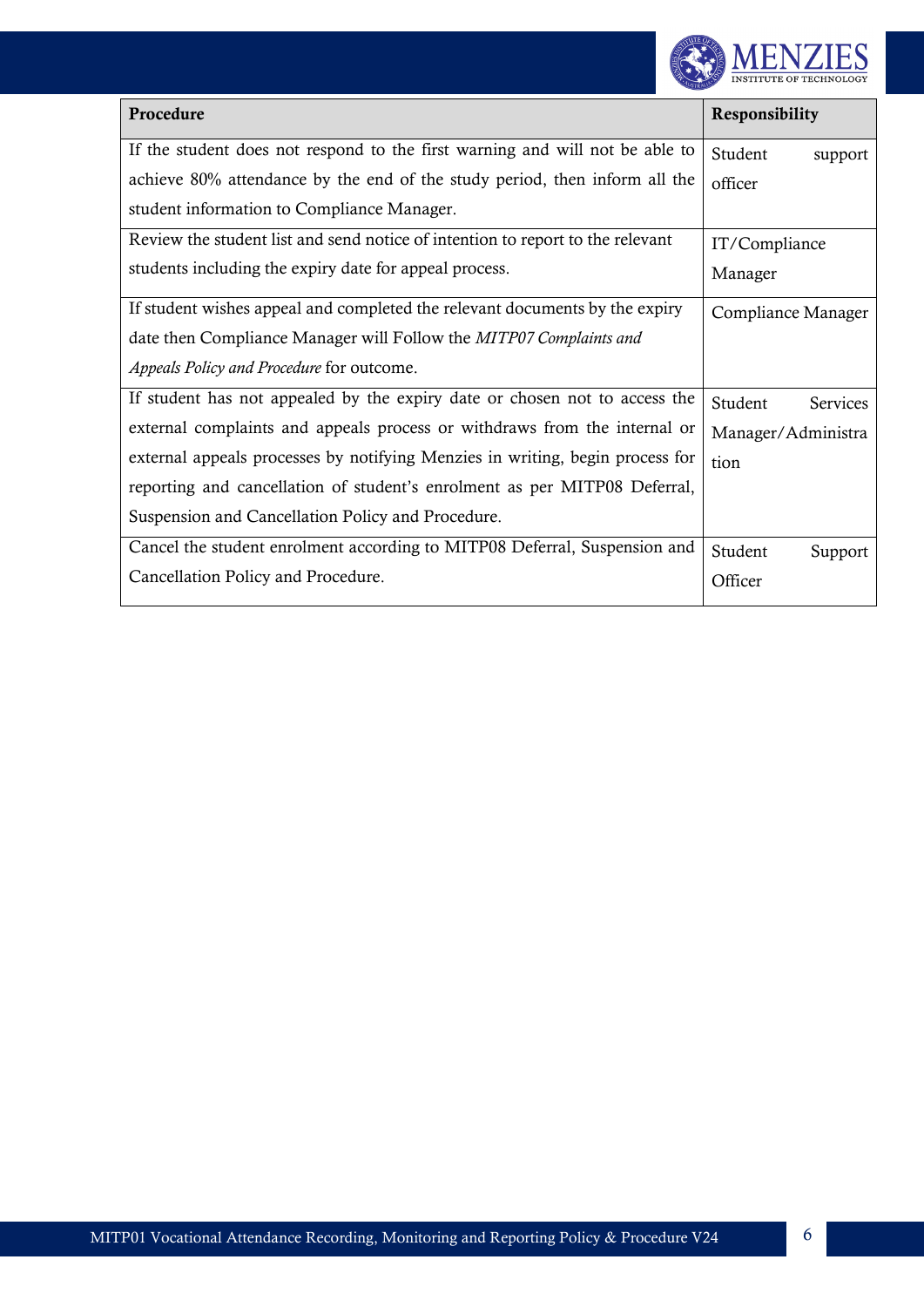



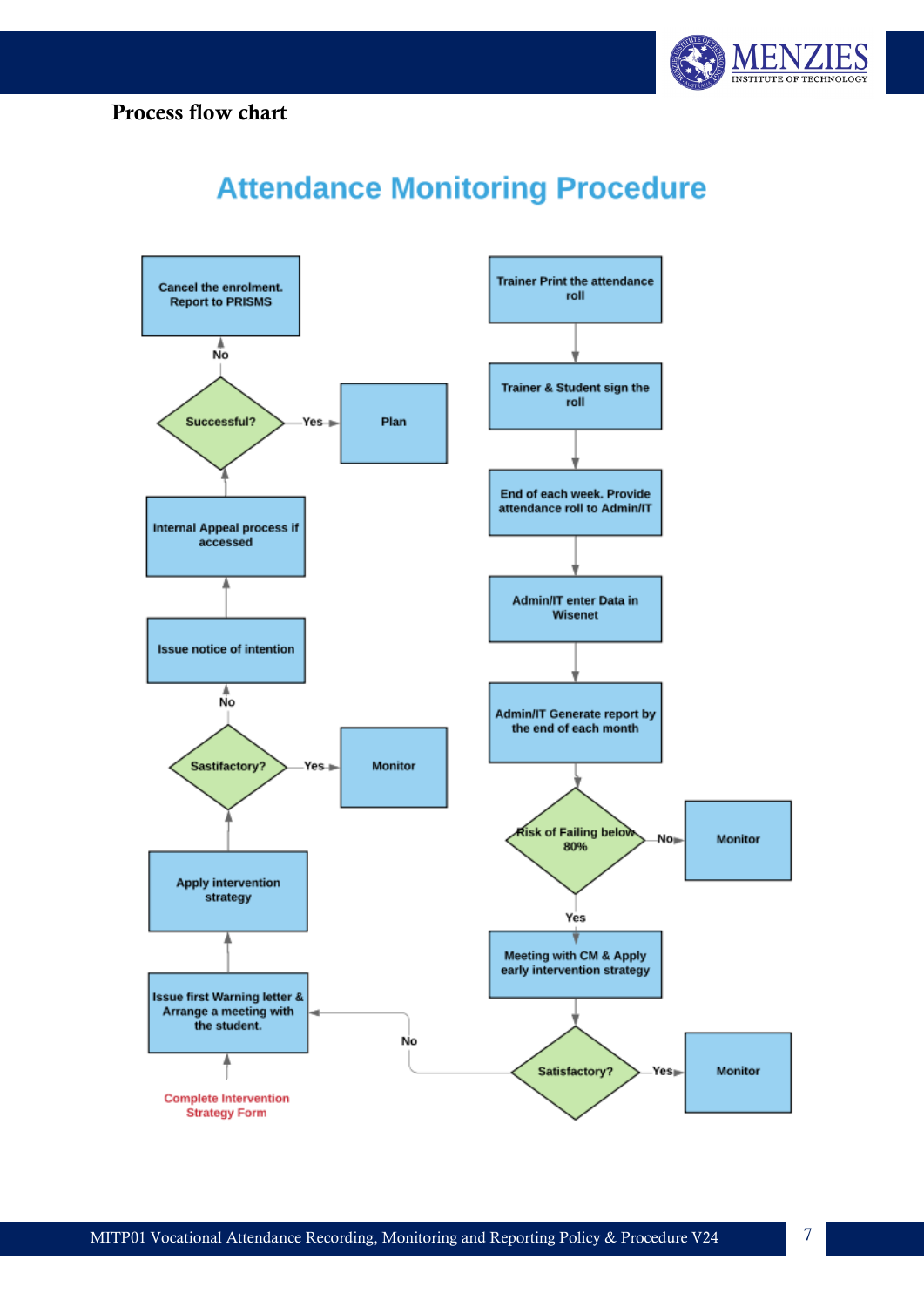

# 7 Review

This policy will be subjected to a review and update at intervals of three years from the approval date. Exceptions to frequency of review can be made if necessary. Any person who wishes to enter a complaint concerning this policy may do so in accordance with the appropriate policies.

| <b>RTO Code:</b>         |                                            |                                       | 21834                                                                                                                                                                                                                                                                                                                                                                                                                                                                                                               |
|--------------------------|--------------------------------------------|---------------------------------------|---------------------------------------------------------------------------------------------------------------------------------------------------------------------------------------------------------------------------------------------------------------------------------------------------------------------------------------------------------------------------------------------------------------------------------------------------------------------------------------------------------------------|
| <b>CRICOS Code:</b>      |                                            |                                       | 02815M                                                                                                                                                                                                                                                                                                                                                                                                                                                                                                              |
| <b>Document Title:</b>   |                                            |                                       | Vocational Attendance Recording, Monitoring and Reporting Policy & Procedure                                                                                                                                                                                                                                                                                                                                                                                                                                        |
|                          | <b>Document Number:</b>                    |                                       | MITP01                                                                                                                                                                                                                                                                                                                                                                                                                                                                                                              |
| Version:                 |                                            |                                       | Version 20                                                                                                                                                                                                                                                                                                                                                                                                                                                                                                          |
|                          | <b>Relevant Standards:</b>                 |                                       | National Code 2018: Standards 8.1, 8.4, 8.10, 8.11, 8.12 and 8.13                                                                                                                                                                                                                                                                                                                                                                                                                                                   |
|                          | <b>Related Policies/Documents:</b>         |                                       | MITP02 Vocational Course Progress Recording, Monitoring and Reporting Policy<br>and Procedure<br>MITP04 Student Code of Conduct<br>MITP07 Complaints and Appeals Policy and Procedure<br>MITP08 Deferral, Suspension and Cancellation Policy and Procedure<br>Class Attendance Roll<br>MFS13 Submission of Documentation Form<br>First Warning on Attendance Record (Poor Attendance Record)<br>First Warning on Attendance Record (5 consecutive absent days)<br>Intention to Report for Unsatisfactory Attendance |
| Responsibility:          |                                            |                                       | Student Data Administration Officer, Student Services Manager, Trainers and<br>Assessors                                                                                                                                                                                                                                                                                                                                                                                                                            |
| <b>Approved By:</b>      |                                            |                                       | PEO                                                                                                                                                                                                                                                                                                                                                                                                                                                                                                                 |
| Date Approved:           |                                            |                                       | November 2019                                                                                                                                                                                                                                                                                                                                                                                                                                                                                                       |
| <b>Next Review Date:</b> |                                            |                                       | April 2021                                                                                                                                                                                                                                                                                                                                                                                                                                                                                                          |
|                          | <b>Version Control and Change History:</b> |                                       |                                                                                                                                                                                                                                                                                                                                                                                                                                                                                                                     |
| Version<br>Number        | Approval<br>Date                           | Amendment                             |                                                                                                                                                                                                                                                                                                                                                                                                                                                                                                                     |
| 1                        | 03/07/2007                                 |                                       | Creation of policy                                                                                                                                                                                                                                                                                                                                                                                                                                                                                                  |
| 2                        | 08/05/2008                                 |                                       | Updated clause 1.2                                                                                                                                                                                                                                                                                                                                                                                                                                                                                                  |
| 3                        | 14/01/2009                                 |                                       | Updated clause 3.3                                                                                                                                                                                                                                                                                                                                                                                                                                                                                                  |
| 4                        | 22/04/2010                                 | Add in clause 4.5                     |                                                                                                                                                                                                                                                                                                                                                                                                                                                                                                                     |
| 5                        | 13/05/2010                                 |                                       | Review clause and amend 4.4                                                                                                                                                                                                                                                                                                                                                                                                                                                                                         |
| 6                        | 15/06/2010                                 |                                       | Reviewed and updated next review date                                                                                                                                                                                                                                                                                                                                                                                                                                                                               |
| 7                        | 27/09/2010                                 |                                       | Reviewed and updated and format change                                                                                                                                                                                                                                                                                                                                                                                                                                                                              |
| 8                        | 02/04/2011                                 |                                       | New format applied for policy                                                                                                                                                                                                                                                                                                                                                                                                                                                                                       |
| 9                        | 02/04/2012                                 |                                       | Update clause 3.3                                                                                                                                                                                                                                                                                                                                                                                                                                                                                                   |
| 10                       | 01/06/2012                                 |                                       | Reviewed and updated the next review date                                                                                                                                                                                                                                                                                                                                                                                                                                                                           |
| $11\,$                   | 09/07/2012                                 |                                       | Added clause 3.3 for amendments regarding domestic students                                                                                                                                                                                                                                                                                                                                                                                                                                                         |
| 12                       | 09/09/2012                                 |                                       | Reviewed and specified semester durations                                                                                                                                                                                                                                                                                                                                                                                                                                                                           |
| 13                       | 02/06/2014                                 | Reviewed and updated next review date |                                                                                                                                                                                                                                                                                                                                                                                                                                                                                                                     |
| 14                       | 01/09/2016                                 | Reviewed and updated next review date |                                                                                                                                                                                                                                                                                                                                                                                                                                                                                                                     |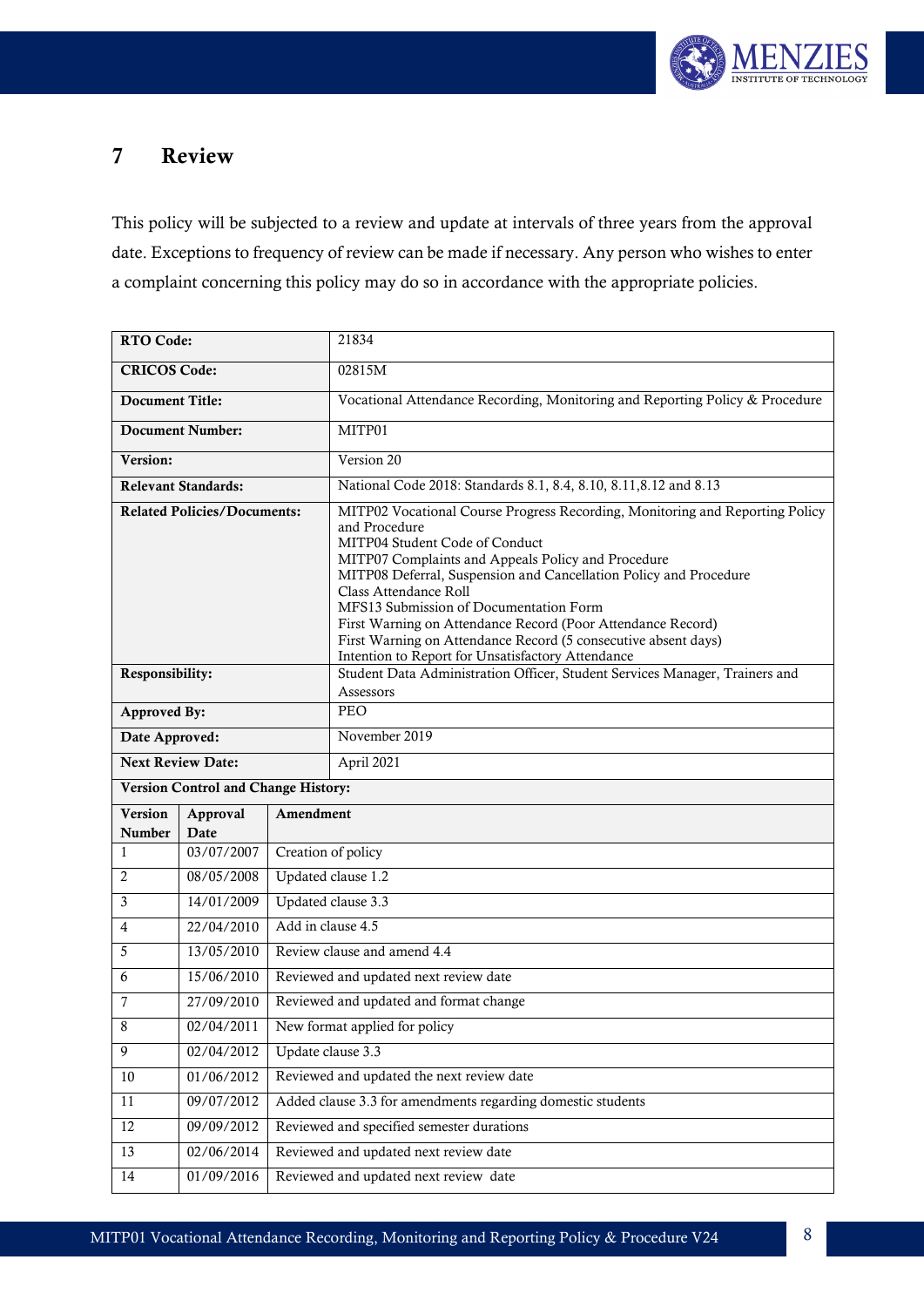

| 15 | 01/09/2017       | Reviewed, amended the term 'VET FEE HELP' to 'VET Student Loans' and updated next<br>review date            |
|----|------------------|-------------------------------------------------------------------------------------------------------------|
| 16 | 01/02/2018       | Reviewed, amended Clause 1.0, Clause 2.0, updated the term 'National Code 2018' and the<br>next review date |
| 17 | 18/04/2018       | Updated policy and procedure sections                                                                       |
| 18 | 15/06/2018       | Review of procedures in clause 6 and updated responsibilities                                               |
| 19 | 23/04/2019       | Included appendices for warning letter templates, included process 6.4 for domestic                         |
| 20 | 21/05/2019       | Updated clauses 6.3 and 6.4 for the triggers of final warning letter.                                       |
| 21 | 19/06/2019       | Updated procedure and fix grammar issues                                                                    |
| 22 | <b>July 2019</b> | Update the process                                                                                          |
| 23 | Nov 2019         | Update the process and flow chart added                                                                     |
| 24 | <b>July 2020</b> | Updated the warning letters wording                                                                         |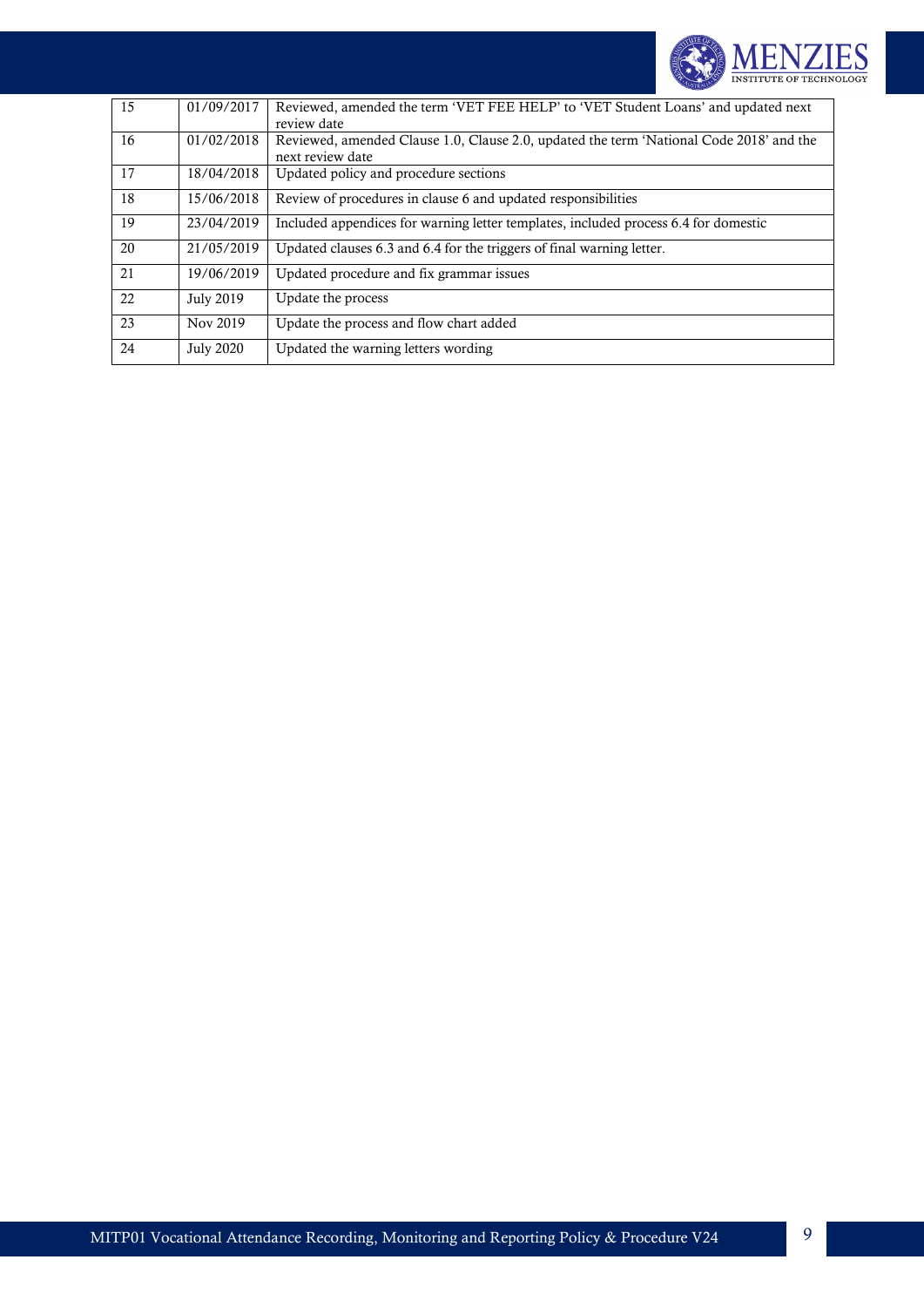

# Appendix 1 – Student at risk of not achieving 80% attendance

Dear #Client.FirstName# #Client.LastName#

It has come to our attention that your attendance percentage is lower than expected. This may jeopardise your studies with us as we do have a minimum attendance for your #Course.Description# course of study. Please contact us as soon as you can so we can discuss this with you further.

You are now required to attend a meeting with Ben Thakkar - Compliance Manager to discuss the support that can be offered to you to help you achieve requirements. Please contact the Student Support Officer on [studentservices@menzies.vic.edu.au](mailto:studentservices@menzies.vic.edu.au) as soon as possible to arrange this meeting.

Yours sincerely Menzies Administration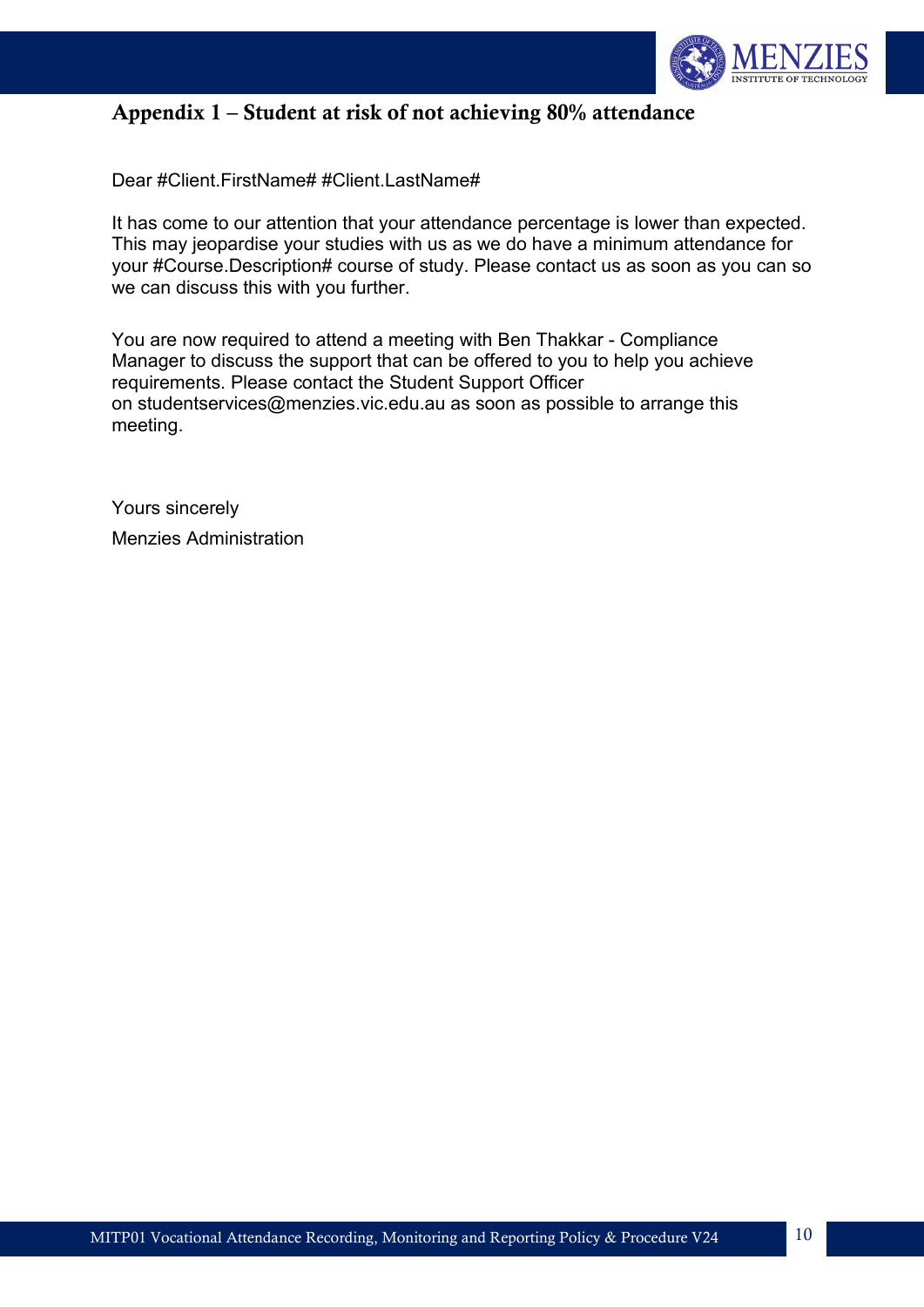

## Appendix 2 - First Warning on Attendance Record (five consecutive absent

## days) – International Student

MFLxx - First Warning on Attendance Record (five consecutive absent days) INT [Ver 1]

<FirstName LastName> <Address> <Suburb> <STATE> <PostalCode>

<Day, Date Month, Year>

Dear <FirstName>.

#### **Re: FIRST WARNING LETTER FOR ATTENDANCE RECORD (FIVE CONSECUTIVE ABSENT DAYS)**

Your visa requires that you achieve satisfactory attendance in the course in which you are enrolled.

Your course attendance has been deemed as unsatisfactory for the following reason/s:

<Select relevant reasons only>

- You have been absent for 5 consecutive days.
- You have not participated as per the course timetable

You are now required to attend a meeting with **<Insert the relevant staff member** name and position> to discuss the support that can be offered to you to help you achieve requirements. Please contact the Student Support Officer on [studentservices@menzies.vic.edu.au](mailto:studentservices@menzies.vic.edu.au) as soon as possible to arrange this meeting.

Please be aware that if you do not arrange the Meeting with the above mentioned person within 2 weeks of receiving this email, then a final warning letter will be issued which will outline the Institute's decision to cancel your enrolment. This may result in your student visa being cancelled.

Yours sincerely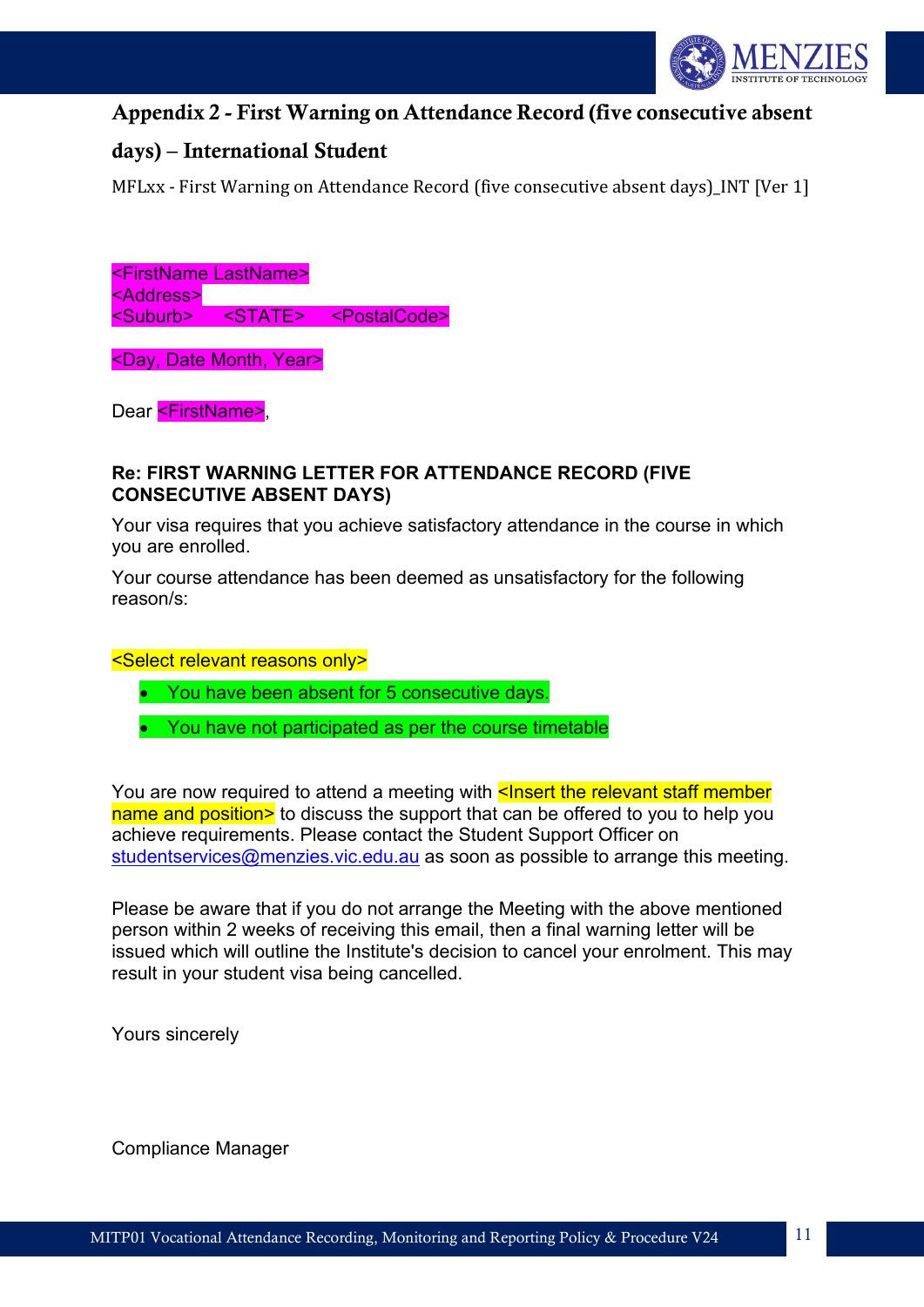

# Appendix 3 - First Warning on Attendance Record (Poor Attendance

## Record) – International Student

MFLxx First Warning on Attendance Record (Poor Attendance Record)\_INT [Ver 1]

<FirstName LastName> <Address> <Suburb> <STATE> <PostalCode>

<Day, Date Month, Year>

Dear <FirstName>,

#### **Re: FIRST WARNING LETTER FOR ATTENDANCE RECORD (POOR ATTENDANCE RECORD)**

Your visa requires that you achieve satisfactory attendance in the course in which you are enrolled

Your course attendance has been deemed as unsatisfactory for the following reason/s:

<Select relevant reasons only>

- Your attendance is considered to place you at risk of not achieving satisfactory course progress.
- You have not participated as per the course timetable

You are now required to attend a meeting with <Insert the relevant staff member name and position> to discuss the support that can be offered to you to help you achieve requirements. Please contact the Student Support Officer on [studentservices@menzies.vic.edu.au](mailto:studentservices@menzies.vic.edu.au) as soon as possible to arrange this meeting.

Please be aware that if you do not arrange the Meeting with the above mentioned person within 2 weeks of receiving this email, then a final warning letter will be issued which will outline the Institute's decision to cancel your enrolment. This may result in your student visa being cancelled.

Yours sincerely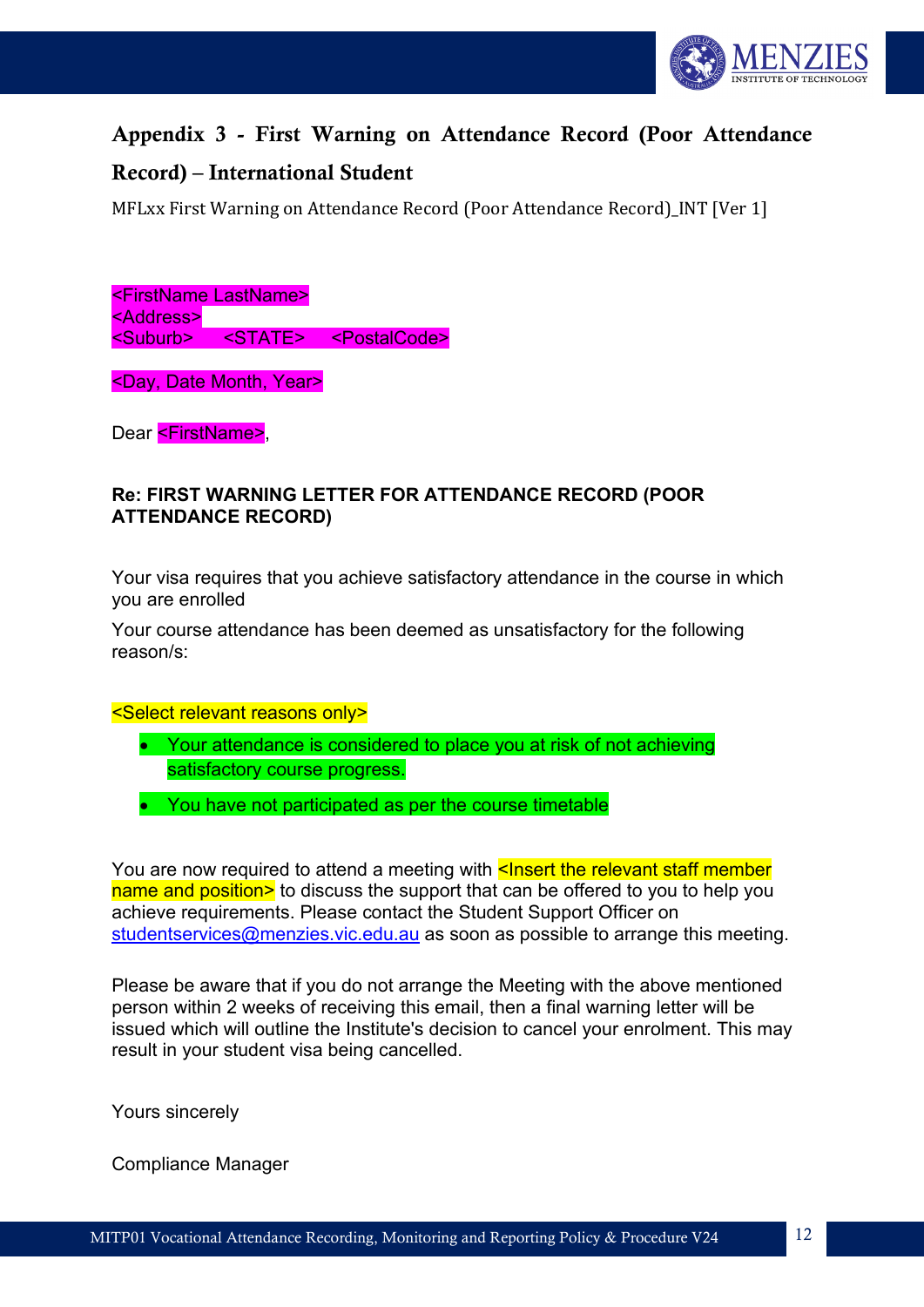

# Appendix 4 - First Warning on Attendance Record (Poor Attendance

## Record) – Domestic Student

MFLxx First Warning on Attendance Record (Poor Attendance Record) DOM [Ver 1]

<FirstName LastName> <Address> <Suburb> <STATE> <PostalCode>

<Day, Date Month, Year>

Dear <FirstName>.

#### **Re: FIRST WARNING LETTER FOR ATTENDANCE RECORD (POOR ATTENDANCE RECORD)**

It has come to our attention that your course attendance has been deemed as unsatisfactory for the following reason/s:

#### <Select relevant reasons only>

- Your attendance is considered to place you at risk of not achieving satisfactory course progress.
- You have not participated as per the course timetable

You are now required to attend a meeting with **<Insert the relevant staff member** name and position> to discuss the support that can be offered to you to help you achieve requirements. Please contact the Student Support Officer on [studentservices@menzies.vic.edu.au](mailto:studentservices@menzies.vic.edu.au) as soon as possible to arrange this meeting.

Please be aware that if you do not arrange the Meeting with the above mentioned person within 2 weeks of receiving this email, then a final warning letter will be issued which will outline the Institute's decision to cancel your enrolment.

Yours sincerely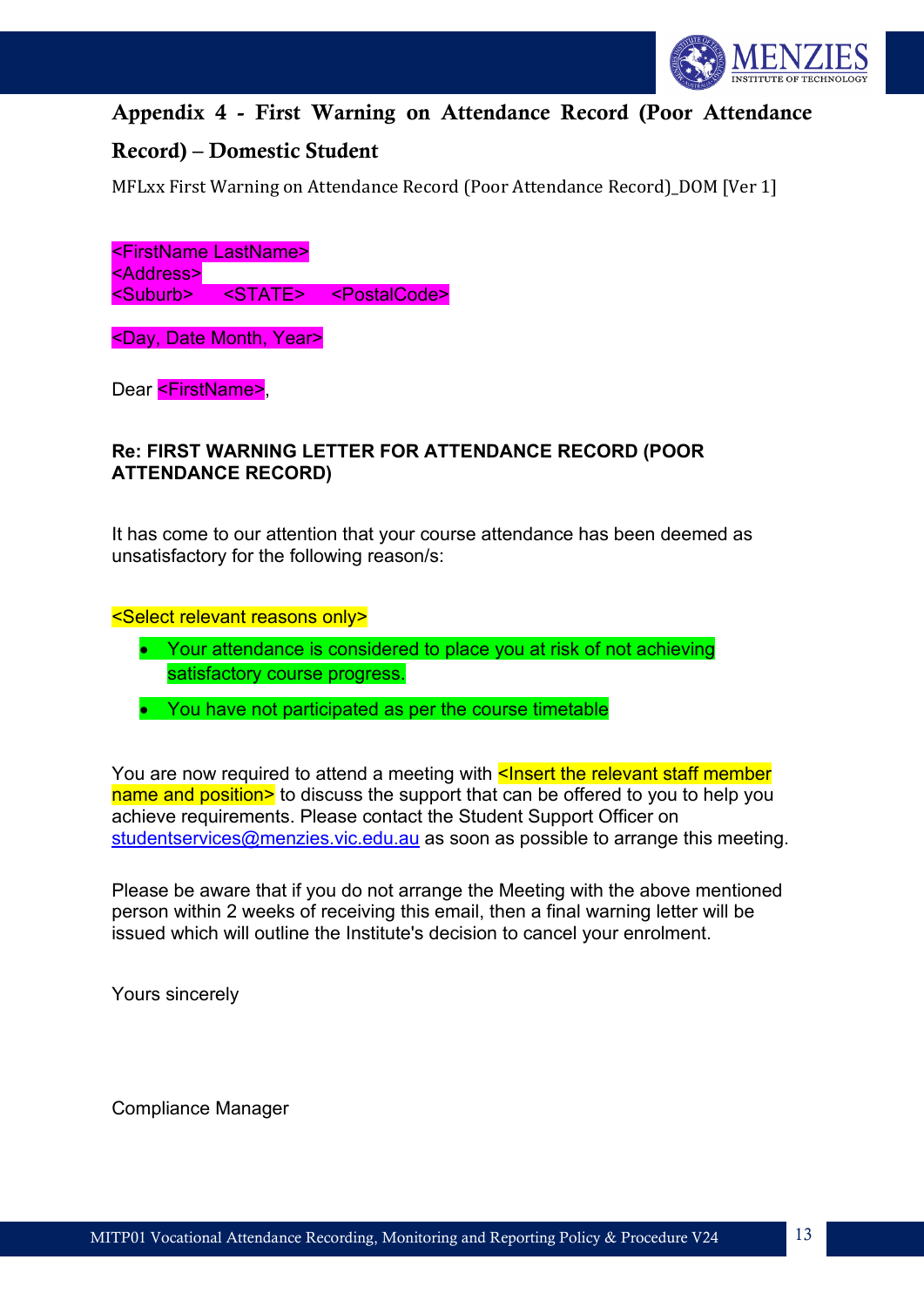

# Appendix 5 - Notice of Intention to Report for Unsatisfactory Attendance

#### – International Student

MFLxx Notice of Intention to Report for Unsatisfactory Attendance\_INT [Ver 1]

<FirstName LastName> <Address> <Suburb> <STATE> <PostalCode>

<Day, Date Month, Year>

Dear <FirstName>,

**Re: WARNING OF MENZIES INSTITUTE OF TECHNOLOGY'S INTENTION TO REPORT FOR UNSATISFACTORY ATTENDANCE** 

Your enrolment in <Course> at Menzies Institute of Technology began on <course commencement date>. Prior to enrolment and during the orientation program, you were informed of the requirement to maintain satisfactory attendance as one of your student visa conditions.

You were first identified as <not achieving attendance requirements on <date of first warning letter>. We sent you a first warning letter in which you were invited to attend a meeting to discuss an appropriate strategy to meet attendance requirements.

Despite these letters and meetings, you have failed to achieve satisfactory attendace or Despite the warning letters sent to you, you have failed to attend meetings with us and achieve satisfactory attendance, therefore we intend to report you to the Department of Education and Training via PRISMS for unsatisfactory progress. This action automatically alerts the Department of Home Affairs and may lead to your visa being cancelled.

If you believe there are reasons why you should not be reported, you may appeal against this decision as per MITP07 Complaints and Appeals Policy and Procedure. The policy can be found on our website or ask the student support officer.

If you need any assistance in this matter, please make an appointment with Student Support Officer (Name and Contact Details). You can bring a family member or friend with you if you wish.

If you wish to appeal this decision you have  $20$  working days (until xx/xx/xx) in which to do so as MITP07 Complaints and Appeals Policy and Procedure. If you appeal this decision, your enrolment will be maintained during the period of the appeals process and you will not be reported to the Department of Education and Training until the appeal process is at an end.

Yours sincerely